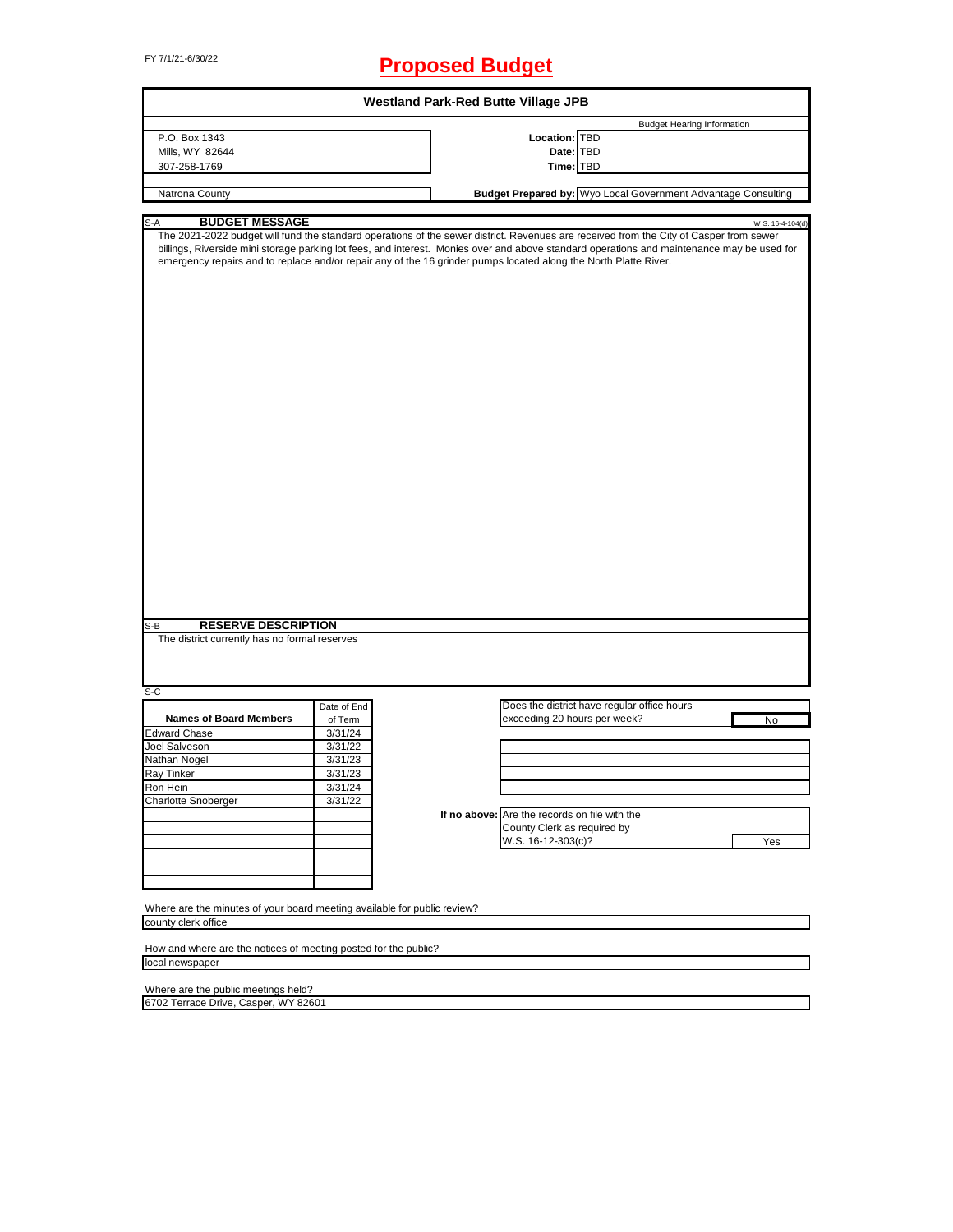## **PROPOSED BUDGET SUMMARY**

|       | <b>OVERVIEW</b>                                             | 2019-2020<br>Actual | 2020-2021<br>Estimated | 2021-2022<br>Proposed | Pending<br>Approval |
|-------|-------------------------------------------------------------|---------------------|------------------------|-----------------------|---------------------|
| $S-1$ | <b>Total Budgeted Expenditures</b>                          | \$23,410            | \$14,511               | \$25,800              |                     |
| $S-2$ | <b>Total Principal to Pay on Debt</b>                       | \$0                 | \$0                    |                       |                     |
| $S-3$ | <b>Total Change to Restricted Funds</b>                     | \$0                 | \$0                    |                       |                     |
|       |                                                             |                     |                        |                       |                     |
| $S-4$ | <b>Total General Fund and Forecasted Revenues Available</b> | \$82,129            | \$79,822               | \$96,031              |                     |
| $S-5$ | Amount requested from County Commissioners                  | \$0                 | \$0                    |                       |                     |
| $S-6$ | <b>Additional Funding Needed:</b>                           |                     |                        |                       |                     |

| <b>REVENUE SUMMARY</b> |                                              | 2019-2020  | 2020-2021  | 2021-2022                           | Pending                                                                                                                                                                                                                          |
|------------------------|----------------------------------------------|------------|------------|-------------------------------------|----------------------------------------------------------------------------------------------------------------------------------------------------------------------------------------------------------------------------------|
|                        |                                              | Actual     | Estimated  | Proposed                            | Approval                                                                                                                                                                                                                         |
|                        |                                              |            |            |                                     |                                                                                                                                                                                                                                  |
| $S-7$                  | <b>Operating Revenues</b>                    | \$20,981   | \$20,445   | \$27,600                            | a katalunggal dan katalunggal dan katalunggal dan katalunggal dan katalunggal dan katalunggal dan katalunggal<br>Katalunggal dan katalunggal dan katalunggal dan katalunggal dan katalunggal dan katalunggal dan katalunggal da  |
| $S-8$                  | Tax levy (From the County Treasurer)         | \$0        | \$0        | \$0                                 | enne<br>Gildh                                                                                                                                                                                                                    |
| $S-9$                  | <b>Government Support</b>                    | \$0        | \$0        | \$0                                 | en de la familie de la familie de la familie de la familie de la familie de la familie de la familie de la fam<br>Constitution de la familie de la familie de la familie de la familie de la familie de la familie de la familie |
| $S-10$                 | <b>Grants</b>                                | \$0        | \$0        | \$0                                 | en de la familie de la familie de la familie de la familie de la familie de la familie de la familie de la fam<br>Communes                                                                                                       |
| $S-11$                 | Other County Support (Not from Co. Treas.)   | \$0        | \$0        | \$0                                 | en de la familie de la familie de la familie de la familie de la familie de la familie de la familie de la fam<br>Constitution de la familie de la familie de la familie de la familie de la familie de la familie de la familie |
| $S-12$                 | <b>Miscellaneous</b>                         | \$1,807    | \$36       | \$120                               | en en de former de la forma de la forma de la forma de la forma de la forma de la forma de la forma de la form<br>En la forma de la forma de la forma de la forma de la forma de la forma de la forma de la forma de la forma de |
| $S-13$                 | <b>Other Forecasted Revenue</b>              | \$0        | \$0        | \$3,000                             | <u> Million Sta</u>                                                                                                                                                                                                              |
|                        |                                              |            |            |                                     |                                                                                                                                                                                                                                  |
| $S-14$                 | <b>Total Revenue</b>                         | \$22,788   | \$20.481   | \$30.720                            | <u>ilikoitti k</u>                                                                                                                                                                                                               |
|                        | FY 7/1/21-6/30/22                            |            |            | Westland Park-Red Butte Village JPB |                                                                                                                                                                                                                                  |
|                        | <b>EXPENDITURE SUMMARY</b>                   | 2019-2020  | 2020-2021  | 2021-2022                           | Pending                                                                                                                                                                                                                          |
|                        |                                              | Actual     | Estimated  | Proposed                            | Approval                                                                                                                                                                                                                         |
|                        |                                              |            |            |                                     |                                                                                                                                                                                                                                  |
| $S-15$                 | <b>Capital Outlay</b>                        | \$0        | \$0        | \$0                                 | en de la forma de la forma de la forma de la forma de la forma de la forma de la forma de la forma de la forma<br>De la forma de la forma de la forma de la forma de la forma de la forma de la forma de la forma de la forma de |
| $S-16$                 | <b>Interest and Fees On Debt</b>             | \$0        | \$0        | \$0                                 | en de la familie de la familie de la familie de la familie de la familie de la familie de la familie de la fam<br>Constituit de la familie de la familie de la familie de la familie de la familie de la familie de la familie d |
| $S-17$                 | <b>Administration</b>                        | \$6,268    | \$211      | \$400                               | <u>Mariti Sa</u>                                                                                                                                                                                                                 |
| $S-18$                 | <b>Operations</b>                            | \$16,542   | \$13,700   | \$24,800                            | <u>till here o</u>                                                                                                                                                                                                               |
| $S-19$                 | <b>Indirect Costs</b>                        | \$600      | \$600      | \$600                               | <u>tik k</u>                                                                                                                                                                                                                     |
| <b>S-20R</b>           | <b>Expenditures paid by Reserves</b>         | \$0        | \$0        | \$0                                 | en de la familie de la familie de la familie de la familie de la familie de la familie de la familie de la fam<br>De la familie de la familie de la familie de la familie de la familie de la familie de la familie de la famili |
| $S-20$                 | <b>Total Expenditures</b>                    | \$23,410   | \$14,511   | \$25,800                            | <u> Hittististööt</u>                                                                                                                                                                                                            |
|                        |                                              |            |            |                                     |                                                                                                                                                                                                                                  |
|                        | <b>DEBT SUMMARY</b>                          | 2019-2020  | 2020-2021  | 2021-2022                           | Pending                                                                                                                                                                                                                          |
|                        |                                              | Actual     | Estimated  | Proposed                            | Approval                                                                                                                                                                                                                         |
|                        |                                              |            |            |                                     |                                                                                                                                                                                                                                  |
| $S-21$                 | <b>Principal Paid on Debt</b>                | \$0        | \$0        | \$0                                 | e de la concellativa de la concellativa de la concellativa de la concellativa de la concellativa de la concell<br>Concellativa de la concellativa de la concellativa de la concellativa de la concellativa de la concellativa de |
|                        |                                              |            |            |                                     |                                                                                                                                                                                                                                  |
|                        | <b>CASH AND INVESTMENTS</b>                  | 2019-2020  | 2020-2021  | 2021-2022                           | Pending                                                                                                                                                                                                                          |
|                        |                                              | Actual     | Estimated  | Proposed                            | Approval                                                                                                                                                                                                                         |
|                        | <b>TOTAL GENERAL FUNDS</b>                   | \$59,341   | \$59,341   |                                     | <u> Hillian Sa</u>                                                                                                                                                                                                               |
| $S-22$                 |                                              |            |            | \$65,311                            |                                                                                                                                                                                                                                  |
|                        | <b>Summary of Reserve Funds</b>              |            |            |                                     |                                                                                                                                                                                                                                  |
| $S-23$                 | <b>Beginning Balance in Reserve Accounts</b> |            |            |                                     |                                                                                                                                                                                                                                  |
| $S-24$                 |                                              | \$0        | \$0        | \$0                                 |                                                                                                                                                                                                                                  |
|                        | a. Sinking and Debt Service Funds            |            |            |                                     | en de la familie de la familie de la familie de la familie de la familie de la familie de la familie de la fa<br>Constitution de la familie de la familie de la familie de la familie de la familie de la familie de la familie  |
| $S-25$                 | b. Reserves<br>c. Bond Funds                 | \$0<br>\$0 | \$0<br>\$0 | \$0<br>\$0                          | e de la composición de la composición de la composición de la composición de la composición de la composición<br>Campo de la composición de la composición de la composición de la composición de la composición de la composic  |
| $S-26$                 |                                              |            |            |                                     | en de la filòlogía<br>California                                                                                                                                                                                                 |
|                        | Total Reserves (a+b+c)                       | \$0        | \$0        | \$0                                 |                                                                                                                                                                                                                                  |
| $S-27$                 | Amount to be added                           |            |            |                                     |                                                                                                                                                                                                                                  |
| $S-28$                 | a. Sinking and Debt Service Funds            | \$0        | \$0        | \$0                                 | en de filosofon de filosofon de filosofon de filosofon de filosofon de filosofon de filosofon de filosofon de<br>Filosofon de filosofon de filosofon de filosofon de filosofon de filosofon de filosofon de filosofon de filoso  |
| $S-29$                 | b. Reserves                                  | \$0        | \$0        | \$0                                 | en de la familie de la familie de la familie de la familie de la familie de la familie de la familie de la fam<br>Constitution de la familie de la familie de la familie de la familie de la familie de la familie de la familie |
| $S-30$                 | c. Bond Funds                                | \$0        | \$0        | \$0                                 | enne<br>Stadt                                                                                                                                                                                                                    |
|                        | Total to be added (a+b+c)                    | \$0        | \$0        | \$0                                 | en de la filo<br>Galia                                                                                                                                                                                                           |
|                        |                                              |            |            |                                     |                                                                                                                                                                                                                                  |
| $S-31$                 | <b>Subtotal</b>                              | \$0        | \$0        | \$0                                 | e de la construcción de la construcción de la construcción de la construcción de la construcción de la construcción<br>Construcción                                                                                              |
| $S-32$                 | Less Total to be spent                       | \$0        | \$0        | \$0                                 |                                                                                                                                                                                                                                  |
| $S-33$                 | TOTAL RESERVES AT END OF FISCAL YEAR         | \$0        | \$0        | \$0                                 | en de la forma de la forma de la forma de la forma de la forma de la forma de la forma de la forma de la forma<br>Constituir de la forma de la forma de la forma de la forma de la forma de la forma de la forma de la forma de  |
|                        |                                              |            |            |                                     | End of Summary                                                                                                                                                                                                                   |

*Budget Officer / District Official (if not same as "Submitted by")*

Date adopted by Special District

| <b>DISTRICT ADDRESS: P.O. Box 1343</b> | <b>PREPARED BY:</b> Wyo Local Government Advantac |
|----------------------------------------|---------------------------------------------------|
| Mills, WY 82644                        |                                                   |

**DISTRICT PHONE:** 307-258-1769

1/23/19 *Form approved by Wyoming Department of Audit, Public Funds Division Prepared in compliance with the Uniform Municipal Fiscal Procedures Act (W.S. 16-4-101 through 124) as it applies.*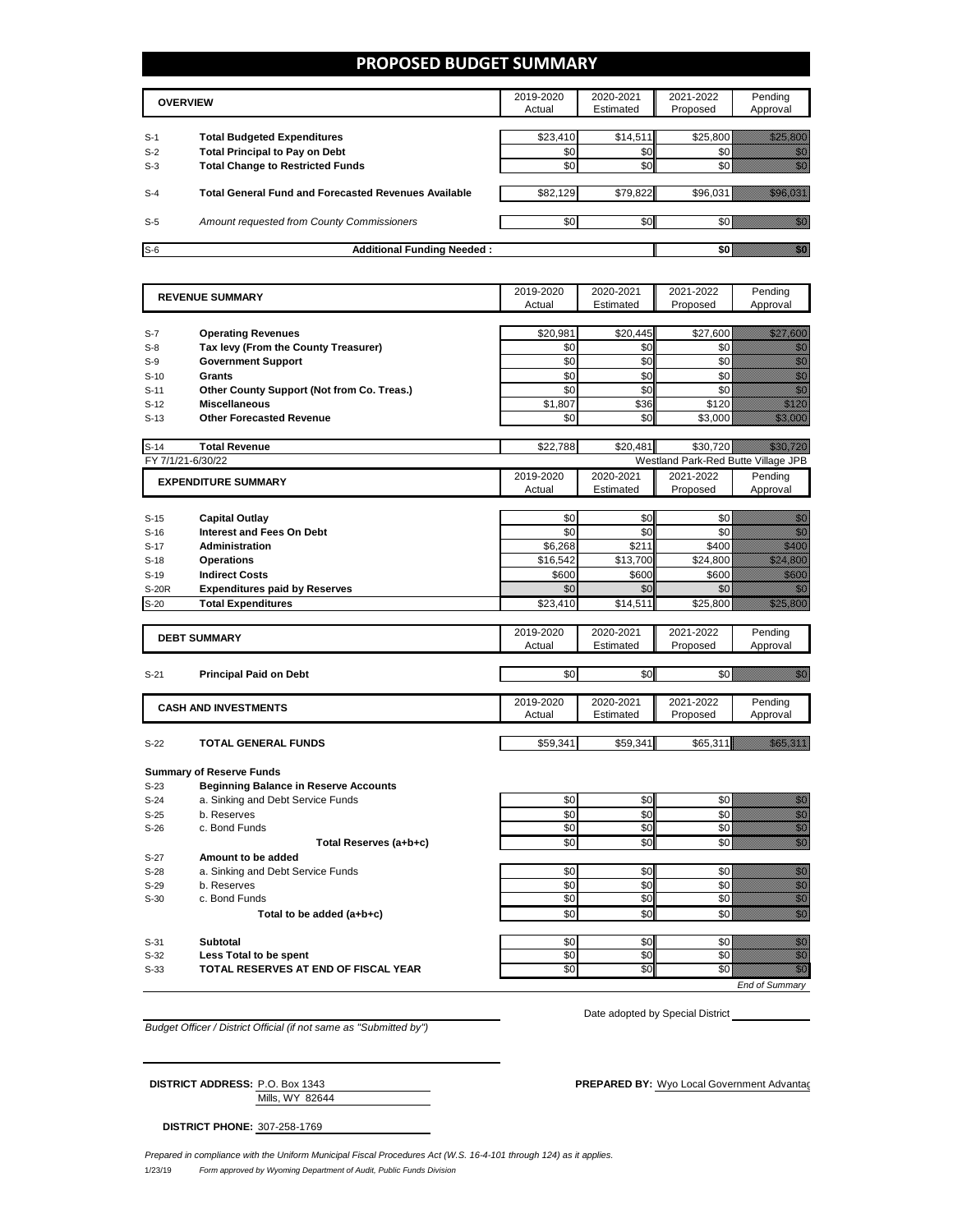|                    | Westland Park-Red Butte Village JPB                          |                  |                     |                        | <b>FYE</b> | 6/30/2022                                                                                                                                                                                                                        |
|--------------------|--------------------------------------------------------------|------------------|---------------------|------------------------|------------|----------------------------------------------------------------------------------------------------------------------------------------------------------------------------------------------------------------------------------|
|                    | <b>NAME OF DISTRICT/BOARD</b>                                |                  |                     |                        |            |                                                                                                                                                                                                                                  |
|                    |                                                              |                  |                     |                        |            |                                                                                                                                                                                                                                  |
|                    | PROPERTY TAXES AND ASSESSMENTS                               |                  |                     |                        |            |                                                                                                                                                                                                                                  |
|                    |                                                              |                  |                     |                        |            |                                                                                                                                                                                                                                  |
|                    |                                                              | <b>DOA Chart</b> | 2019-2020<br>Actual | 2020-2021<br>Estimated | 2021-2022  | Pending                                                                                                                                                                                                                          |
|                    |                                                              | of Accounts      |                     |                        | Proposed   | Approval                                                                                                                                                                                                                         |
| $R-1$              | <b>Property Taxes and Assessments Received</b>               |                  |                     |                        |            |                                                                                                                                                                                                                                  |
| $R-1.1$            | Tax Levy (From the County Treasurer)                         | 4001             |                     |                        |            |                                                                                                                                                                                                                                  |
| R-1.2              | Other County Support (see note on the right)                 | 4005             |                     |                        |            |                                                                                                                                                                                                                                  |
|                    | <b>FORECASTED REVENUE</b>                                    |                  |                     |                        |            |                                                                                                                                                                                                                                  |
|                    |                                                              |                  |                     |                        |            |                                                                                                                                                                                                                                  |
|                    |                                                              |                  |                     | 2020-2021              | 2021-2022  |                                                                                                                                                                                                                                  |
|                    |                                                              | <b>DOA Chart</b> | 2019-2020<br>Actual | Estimated              | Proposed   | Pending<br>Approval                                                                                                                                                                                                              |
|                    |                                                              | of Accounts      |                     |                        |            |                                                                                                                                                                                                                                  |
| $R-2$              | <b>Revenues from Other Governments</b>                       |                  |                     |                        |            |                                                                                                                                                                                                                                  |
| $R - 2.1$          | State Aid                                                    | 4211             |                     |                        |            |                                                                                                                                                                                                                                  |
|                    | R-2.2 Additional County Aid (non-treasurer)                  | 4237<br>4237     |                     |                        |            |                                                                                                                                                                                                                                  |
| $R - 2.3$<br>R-2.4 | City (or Town) Aid<br>Other (Specify)                        | 4237             |                     |                        |            |                                                                                                                                                                                                                                  |
| $R - 2.5$          |                                                              |                  | \$0                 | \$0                    | \$0        | en de la familie de la familie de la familie de la familie de la familie de la familie de la familie de la fam<br>De la familie de la familie de la familie de la familie de la familie de la familie de la familie de la famili |
| $R-3$              | <b>Total Government Support</b><br><b>Operating Revenues</b> |                  |                     |                        |            |                                                                                                                                                                                                                                  |
| $R - 3.1$          | <b>Customer Charges</b>                                      | 4300             | \$20,444            | \$20,445               | \$27,000   | <u> Killingara</u>                                                                                                                                                                                                               |
| $R - 3.2$          | Sales of Goods or Services                                   | 4300             | \$537               | \$0                    | \$600      | <u>i ka</u>                                                                                                                                                                                                                      |
| $R - 3.3$          | <b>Other Assessments</b>                                     | 4503             |                     |                        |            |                                                                                                                                                                                                                                  |
| $R - 3.4$          | <b>Total Operating Revenues</b>                              |                  | \$20,981            | \$20,445               | \$27,600   | a katalunggal sa katalunggal sa katalunggal sa katalunggal sa katalunggal sa katalunggal sa katalunggal sa kat                                                                                                                   |
| $R-4$              | <b>Grants</b>                                                |                  |                     |                        |            |                                                                                                                                                                                                                                  |
| $R - 4.1$          | <b>Direct Federal Grants</b>                                 | 4201             |                     |                        |            |                                                                                                                                                                                                                                  |
| R-4.2              | Federal Grants thru State Agencies                           | 4201             |                     |                        |            |                                                                                                                                                                                                                                  |
| $R - 4.3$          | Grants from State Agencies                                   | 4211             |                     |                        |            |                                                                                                                                                                                                                                  |
| $R - 4.4$          | <b>Total Grants</b>                                          |                  | \$0                 | \$0                    | \$0        | e de la concellativa de la concellativa de la concellativa de la concellativa de la concellativa de la concell<br>Concellativa de la concellativa de la concellativa de la concellativa de la concellativa de la concellativa de |
| $R-5$              | <b>Miscellaneous Revenue</b>                                 |                  |                     |                        |            |                                                                                                                                                                                                                                  |
| $R - 5.1$          | Interest                                                     | 4501             | \$134               | \$36                   | \$120      | <u>ti ka</u>                                                                                                                                                                                                                     |
| R-5.2              | Other: Specify<br>Parking Lot Fees                           | 4500             | \$1,673             |                        |            |                                                                                                                                                                                                                                  |
| $R - 5.3$          | Other: Additional                                            |                  |                     |                        |            |                                                                                                                                                                                                                                  |
| $R-5.4$            | <b>Total Miscellaneous</b>                                   |                  | \$1,807             | \$36                   | \$120      | <u>Mariti Sa</u>                                                                                                                                                                                                                 |
| $R-5.5$            | <b>Total Forecasted Revenue</b>                              |                  | \$22,788            | \$20,481               | \$27,720   | a kalendari da ya kusaka mwaka wa 1979.<br>Matukio                                                                                                                                                                               |
| $R-6$              | <b>Other Forecasted Revenue</b>                              |                  |                     |                        |            |                                                                                                                                                                                                                                  |
| R-6.1              | a. Other past due as estimated by Co. Treas.                 | 4004             |                     |                        |            |                                                                                                                                                                                                                                  |
| R-6.2              | b. Other forecasted revenue (specify):                       |                  |                     |                        |            |                                                                                                                                                                                                                                  |
| R-6.3              | reimbursement for grinder repair                             | 4500             |                     |                        | \$3,000    | <u>tion and</u>                                                                                                                                                                                                                  |
| $R - 6.4$          |                                                              | 4500             |                     |                        |            |                                                                                                                                                                                                                                  |
| $R-6.5$            |                                                              |                  |                     |                        |            |                                                                                                                                                                                                                                  |
|                    | R-6.6 Total Other Forecasted Revenue (a+b)                   |                  | \$0                 | \$0                    | \$3,000    | <u> Hillian San B</u>                                                                                                                                                                                                            |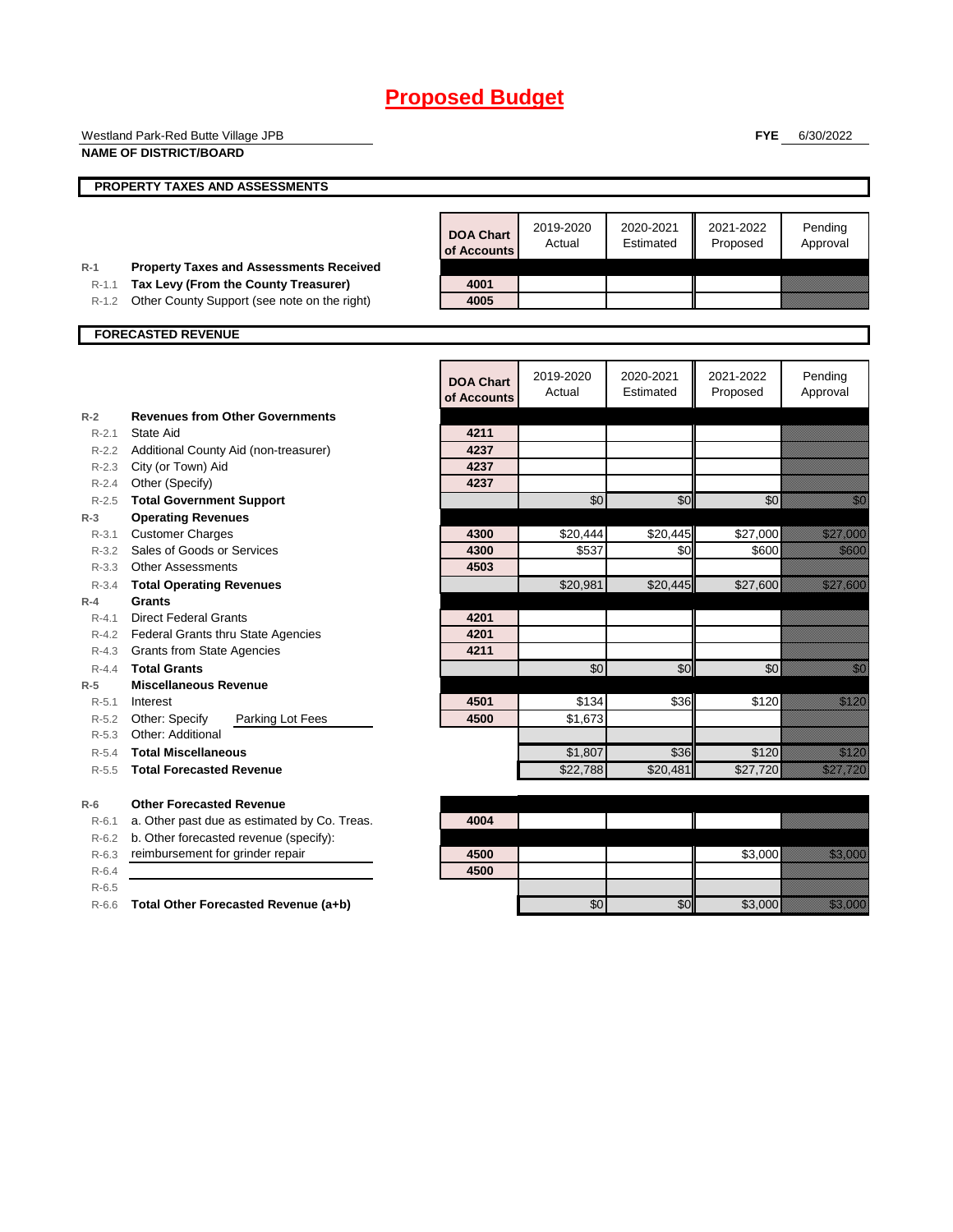## **CAPITAL OUTLAY BUDGET**

|           |                             | <u>ui nuuu</u> |
|-----------|-----------------------------|----------------|
| E-1       | <b>Capital Outlay</b>       |                |
| $E - 1.1$ | <b>Real Property</b>        | 6201           |
| $E - 1.2$ | Vehicles                    | 6210           |
| $E-1.3$   | Office Equipment            | 6211           |
| $E - 1.4$ | Other (Specify)             |                |
| $E - 1.5$ |                             | 6200           |
| $E-1.6$   |                             | 6200           |
| $E-1.7$   |                             |                |
| $E - 1.8$ | <b>TOTAL CAPITAL OUTLAY</b> |                |
|           |                             |                |

| <b>DOA Chart</b><br>of Accounts | 2019-2020<br>Actual | 2020-2021<br>Estimated | 2021-2022<br>Proposed | Pending<br>Approval |
|---------------------------------|---------------------|------------------------|-----------------------|---------------------|
|                                 |                     |                        |                       |                     |
| 6201                            |                     |                        |                       |                     |
| 6210                            |                     |                        |                       |                     |
| 6211                            |                     |                        |                       |                     |
|                                 |                     |                        |                       |                     |
| 6200                            |                     |                        |                       |                     |
| 6200                            |                     |                        |                       |                     |
|                                 |                     |                        |                       |                     |
|                                 | \$0                 |                        |                       |                     |

#### **ADMINISTRATION BUDGET**

|           |                                      | <b>DOA Chart</b><br>of Accounts | 2019-2020<br>Actual | 2020-2021<br>Estimated | 2021-2022<br>Proposed | Pending<br>Approval                                                                                                                                                                                                              |
|-----------|--------------------------------------|---------------------------------|---------------------|------------------------|-----------------------|----------------------------------------------------------------------------------------------------------------------------------------------------------------------------------------------------------------------------------|
| $E-2$     | <b>Personnel Services</b>            |                                 |                     |                        |                       |                                                                                                                                                                                                                                  |
| $E - 2.1$ | Administrator                        | 7002                            | \$6,078             |                        |                       |                                                                                                                                                                                                                                  |
| $E - 2.2$ | Secretary                            | 7003                            |                     |                        |                       |                                                                                                                                                                                                                                  |
| $E - 2.3$ | Clerical                             | 7004                            |                     |                        |                       |                                                                                                                                                                                                                                  |
| $E - 2.4$ | Other (Specify)                      |                                 |                     |                        |                       |                                                                                                                                                                                                                                  |
| $E - 2.5$ |                                      | 7005                            |                     |                        |                       |                                                                                                                                                                                                                                  |
| $E - 2.6$ |                                      | 7005                            |                     |                        |                       |                                                                                                                                                                                                                                  |
| $E - 2.7$ |                                      |                                 |                     |                        |                       |                                                                                                                                                                                                                                  |
| $E-3$     | <b>Board Expenses</b>                |                                 |                     |                        |                       |                                                                                                                                                                                                                                  |
| $E - 3.1$ | Travel                               | 7011                            |                     |                        |                       |                                                                                                                                                                                                                                  |
| $E - 3.2$ | Mileage                              | 7012                            |                     |                        |                       |                                                                                                                                                                                                                                  |
| $E - 3.3$ | Other (Specify)                      |                                 |                     |                        |                       |                                                                                                                                                                                                                                  |
| $E - 3.4$ |                                      | 7013                            |                     |                        |                       |                                                                                                                                                                                                                                  |
| $E - 3.5$ |                                      | 7013                            |                     |                        |                       |                                                                                                                                                                                                                                  |
| $E - 3.6$ |                                      |                                 |                     |                        |                       |                                                                                                                                                                                                                                  |
| $E-4$     | <b>Contractual Services</b>          |                                 |                     |                        |                       |                                                                                                                                                                                                                                  |
| $E - 4.1$ | Legal                                | 7021                            |                     |                        |                       |                                                                                                                                                                                                                                  |
| $E - 4.2$ | Accounting/Auditing                  | 7022                            |                     |                        |                       |                                                                                                                                                                                                                                  |
| $E - 4.3$ | Other (Specify)                      |                                 |                     |                        |                       |                                                                                                                                                                                                                                  |
| $E - 4.4$ |                                      | 7023                            |                     |                        |                       |                                                                                                                                                                                                                                  |
| $E - 4.5$ |                                      | 7023                            |                     |                        |                       |                                                                                                                                                                                                                                  |
| $E-4.6$   |                                      |                                 |                     |                        |                       |                                                                                                                                                                                                                                  |
| $E-5$     | <b>Other Administrative Expenses</b> |                                 |                     |                        |                       |                                                                                                                                                                                                                                  |
| $E - 5.1$ | <b>Office Supplies</b>               | 7031                            | \$59                | \$70                   | \$100                 | a katika katika katika katika katika katika katika katika katika katika katika katika katika katika katika kat<br>Katika katika katika katika katika katika katika katika katika katika katika katika katika katika katika katik |
| $E - 5.2$ | Office equipment, rent & repair      | 7032                            |                     |                        |                       |                                                                                                                                                                                                                                  |
| $E - 5.3$ | Education                            | 7033                            |                     |                        |                       |                                                                                                                                                                                                                                  |
| $E - 5.4$ | Registrations                        | 7034                            |                     |                        |                       |                                                                                                                                                                                                                                  |
| $E - 5.5$ | Other (Specify)                      |                                 |                     |                        |                       |                                                                                                                                                                                                                                  |
| $E - 5.6$ | Post office box rental               | 7035                            | \$60                | \$70                   | \$80                  | <u>ti alla</u>                                                                                                                                                                                                                   |
| $E - 5.7$ | misc                                 | 7035                            | \$71                | \$71                   | \$220                 | <u>tillitik</u>                                                                                                                                                                                                                  |
| $E - 5.8$ |                                      |                                 |                     |                        |                       |                                                                                                                                                                                                                                  |
| $E-6$     | <b>TOTAL ADMINISTRATION</b>          |                                 | \$6,268             | \$211                  | \$400                 | <u>ti k</u>                                                                                                                                                                                                                      |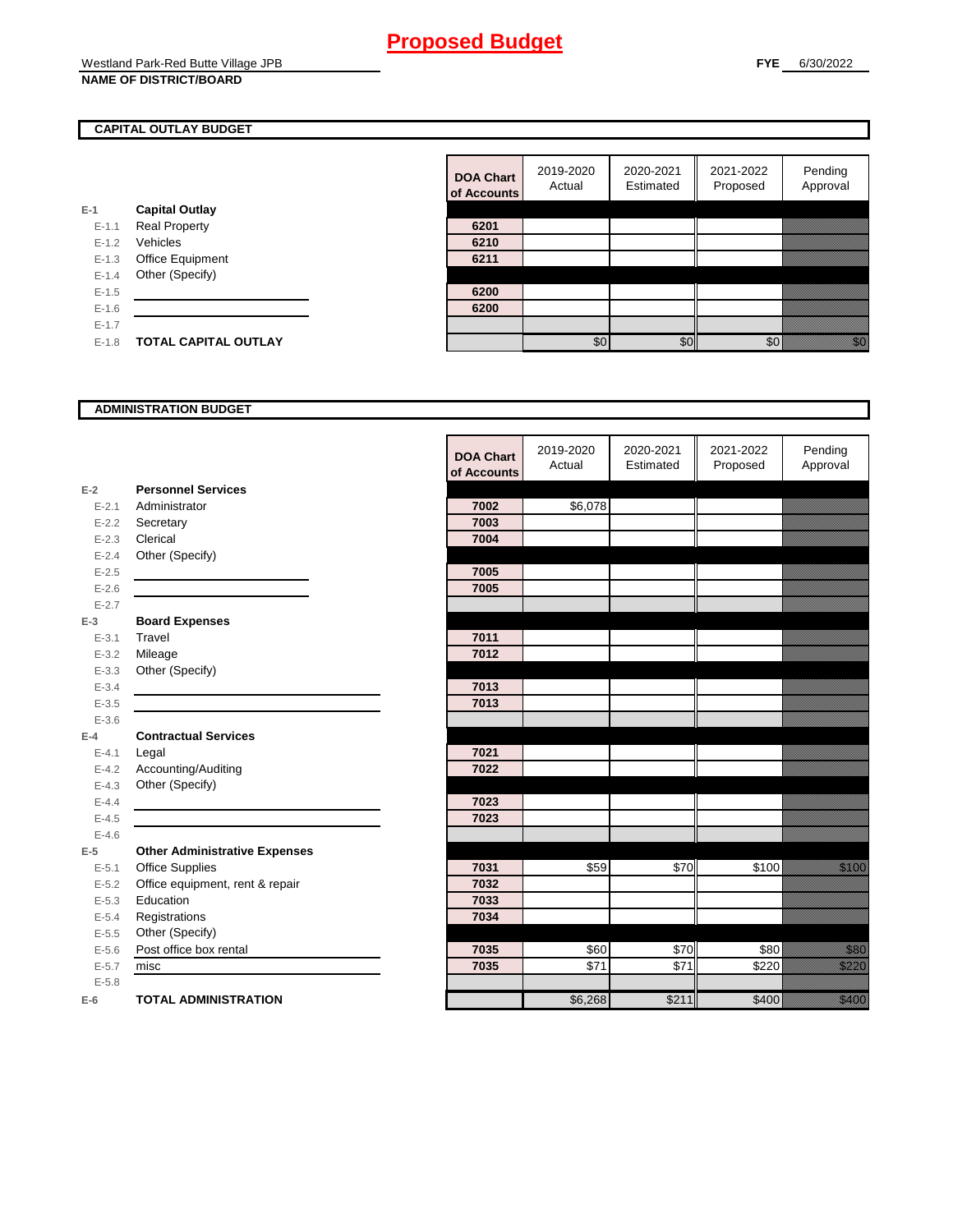## **OPERATIONS BUDGET**

**E-7**

**E-8 Travel**

**E-9**

**E-10**

**E-11 Contractual Arrangements (List)** 

**E-12 Other operations (Specify)** 

|                    |                                                                                           | <b>DOA Chart</b><br>of Accounts | 2019-2020<br>Actual | 2020-2021<br>Estimated | 2021-2022<br>Proposed | Pending<br>Approval                                                                                                    |
|--------------------|-------------------------------------------------------------------------------------------|---------------------------------|---------------------|------------------------|-----------------------|------------------------------------------------------------------------------------------------------------------------|
| $E-7$              | <b>Personnel Services</b>                                                                 |                                 |                     |                        |                       |                                                                                                                        |
| $E - 7.1$          | Wages--Operations                                                                         | 7202                            | \$4,930             | \$4,320                | \$4,320               | <u>i karatanan di kacamatan di sebagai pada salah dari dalam kacamatan dalam dalam dalam dalam dalam dalam dalam </u>  |
| $E - 7.2$          | <b>Service Contracts</b>                                                                  | 7203                            |                     |                        |                       |                                                                                                                        |
| $E - 7.3$          | Other (Specify)                                                                           |                                 |                     |                        |                       |                                                                                                                        |
| $E - 7.4$          |                                                                                           | 7204                            | \$1,150             | \$1,200                | \$4,000               | <u>tion and the community of the community of the community of the community of the community of the community of </u> |
| $E - 7.5$          |                                                                                           | 7204                            |                     |                        |                       |                                                                                                                        |
| $E - 7.6$          | <b>Travel</b>                                                                             |                                 |                     |                        |                       |                                                                                                                        |
| $E-8$<br>$E - 8.1$ | Mileage                                                                                   | 7211                            |                     |                        |                       |                                                                                                                        |
| $E - 8.2$          | Other (Specify)                                                                           |                                 |                     |                        |                       |                                                                                                                        |
| $E - 8.3$          |                                                                                           | 7212                            |                     |                        |                       |                                                                                                                        |
| $E - 8.4$          |                                                                                           | 7212                            |                     |                        |                       |                                                                                                                        |
| $E - 8.5$          |                                                                                           |                                 |                     |                        |                       |                                                                                                                        |
| E-9                | <b>Operating supplies (List)</b>                                                          |                                 |                     |                        |                       |                                                                                                                        |
| $E - 9.1$          | repairs                                                                                   | 7220                            | \$1,500             | \$1,200                | \$9,500               | <u>tion and</u>                                                                                                        |
| $E - 9.2$          | equipment                                                                                 | 7220                            | \$8,962             | \$6,980                | \$6,980               | <u>i ka</u>                                                                                                            |
| $E - 9.3$          |                                                                                           | 7220                            |                     |                        |                       |                                                                                                                        |
| $E - 9.4$          |                                                                                           | 7220                            |                     |                        |                       |                                                                                                                        |
| $E-9.5$            |                                                                                           |                                 |                     |                        |                       |                                                                                                                        |
| $E-10$             | <b>Program Services (List)</b>                                                            |                                 |                     |                        |                       |                                                                                                                        |
| $E-10.1$           |                                                                                           | 7230                            |                     |                        |                       |                                                                                                                        |
| $E-10.2$           |                                                                                           | 7230                            |                     |                        |                       |                                                                                                                        |
| $E-10.3$           |                                                                                           | 7230                            |                     |                        |                       |                                                                                                                        |
| $E-10.4$           |                                                                                           | 7230                            |                     |                        |                       |                                                                                                                        |
| $E-10.5$           |                                                                                           |                                 |                     |                        |                       |                                                                                                                        |
| E-11<br>$E-11.1$   | <b>Contractual Arrangements (List)</b>                                                    | 7400                            |                     |                        |                       |                                                                                                                        |
| $E-11.2$           |                                                                                           | 7400                            |                     |                        |                       |                                                                                                                        |
| $E - 11.3$         | <u> 1989 - Johann Barn, amerikansk politiker (d. 1989)</u>                                | 7400                            |                     |                        |                       |                                                                                                                        |
| $E-11.4$           | the control of the control of the control of the control of the control of the control of | 7400                            |                     |                        |                       |                                                                                                                        |
| $E-11.5$           |                                                                                           |                                 |                     |                        |                       |                                                                                                                        |
| $E-12$             | <b>Other operations (Specify)</b>                                                         |                                 |                     |                        |                       |                                                                                                                        |
| $E-12.1$           |                                                                                           | 7450                            |                     |                        |                       |                                                                                                                        |
| $E-12.2$           |                                                                                           | 7450                            |                     |                        |                       |                                                                                                                        |
| $E-12.3$           |                                                                                           | 7450                            |                     |                        |                       |                                                                                                                        |
| $E-12.4$           |                                                                                           | 7450                            |                     |                        |                       |                                                                                                                        |
| $E-12.5$           |                                                                                           |                                 |                     |                        |                       |                                                                                                                        |
| E-13               | <b>TOTAL OPERATIONS</b>                                                                   |                                 | \$16,542            | \$13,700               | \$24,800              | <u>in dhe që përfshën e përfshën e përfshën e përfshën e përfshën e përfshën e përfshën e përfshën e përfshën e p</u>  |
|                    |                                                                                           |                                 |                     |                        |                       |                                                                                                                        |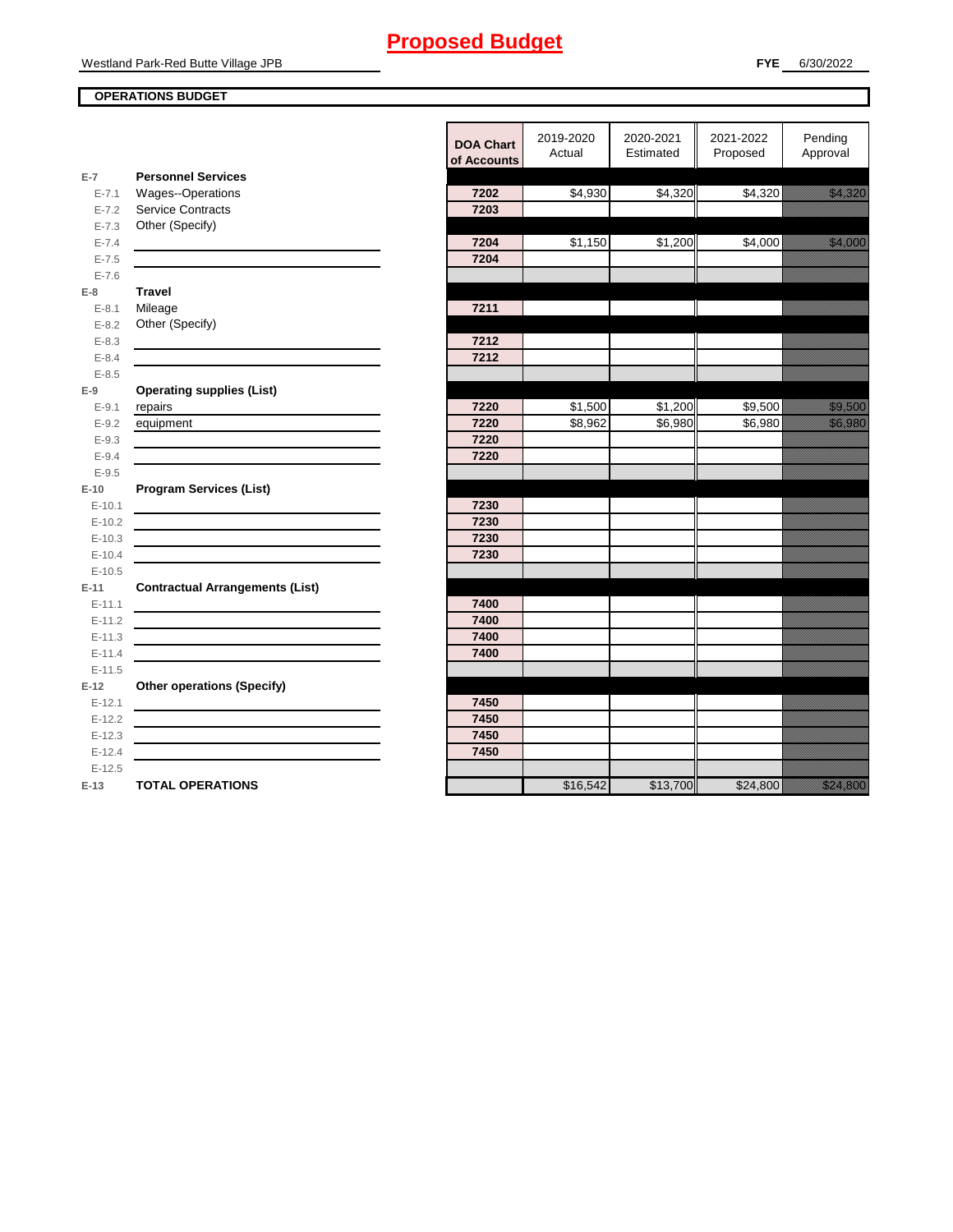#### **INDIRECT COSTS BUDGET**

|          |                              | <b>DOA Chart</b><br>of Accounts | 2019-2020<br>Actual | 2020-2021<br>Estimated | 2021-2022<br>Proposed | Pending<br>Approval |
|----------|------------------------------|---------------------------------|---------------------|------------------------|-----------------------|---------------------|
| $E-14$   | <b>Insurance</b>             |                                 |                     |                        |                       |                     |
| $E-14.1$ | Liability                    | 7502                            | \$500               | \$500                  | \$500                 | <u>tionalist</u>    |
| $E-14.2$ | Buildings and vehicles       | 7503                            |                     |                        |                       |                     |
| $E-14.3$ | Equipment                    | 7504                            |                     |                        |                       |                     |
| $E-14.4$ | Other (Specify)              |                                 |                     |                        |                       |                     |
| $E-14.5$ | treasurer bond               | 7505                            | \$100               | \$100                  | \$100                 | <u>ti ka</u>        |
| $E-14.6$ |                              | 7505                            |                     |                        |                       |                     |
| $E-14.7$ |                              |                                 |                     |                        |                       |                     |
| $E-15$   | Indirect payroll costs:      |                                 |                     |                        |                       |                     |
| $E-15.1$ | FICA (Social Security) taxes | 7511                            |                     |                        |                       |                     |
| $E-15.2$ | <b>Workers Compensation</b>  | 7512                            |                     |                        |                       |                     |
| $E-15.3$ | <b>Unemployment Taxes</b>    | 7513                            |                     |                        |                       |                     |
| $E-15.4$ | Retirement                   | 7514                            |                     |                        |                       |                     |
| $E-15.5$ | Health Insurance             | 7515                            |                     |                        |                       |                     |
| $E-15.6$ | Other (Specify)              |                                 |                     |                        |                       |                     |
| $E-15.7$ |                              | 7516                            |                     |                        |                       |                     |
| $E-15.8$ |                              | 7516                            |                     |                        |                       |                     |
| $E-15.9$ |                              |                                 |                     |                        |                       |                     |
|          |                              |                                 |                     |                        |                       |                     |
| $E-17$   | <b>TOTAL INDIRECT COSTS</b>  |                                 | \$600               | \$600                  | \$600                 | <u>ti ka</u>        |

## **DEBT SERVICE BUDGET**

| <b>DOA Chart</b><br>of Accounts | 2019-2020<br>Actual | 2020-2021<br>Estimated | 2021-2022<br>Proposed | Pending<br>Approval |
|---------------------------------|---------------------|------------------------|-----------------------|---------------------|
| 6401                            |                     |                        |                       |                     |
| 6410                            |                     |                        |                       |                     |
| 6420                            |                     |                        |                       |                     |
|                                 |                     |                        |                       |                     |

**D-1 Debt Service**

D-1.1 Principal

D-1.2 **Interest** 

D-1.3 **Fees** 

**D-2 TOTAL DEBT SERVICE**